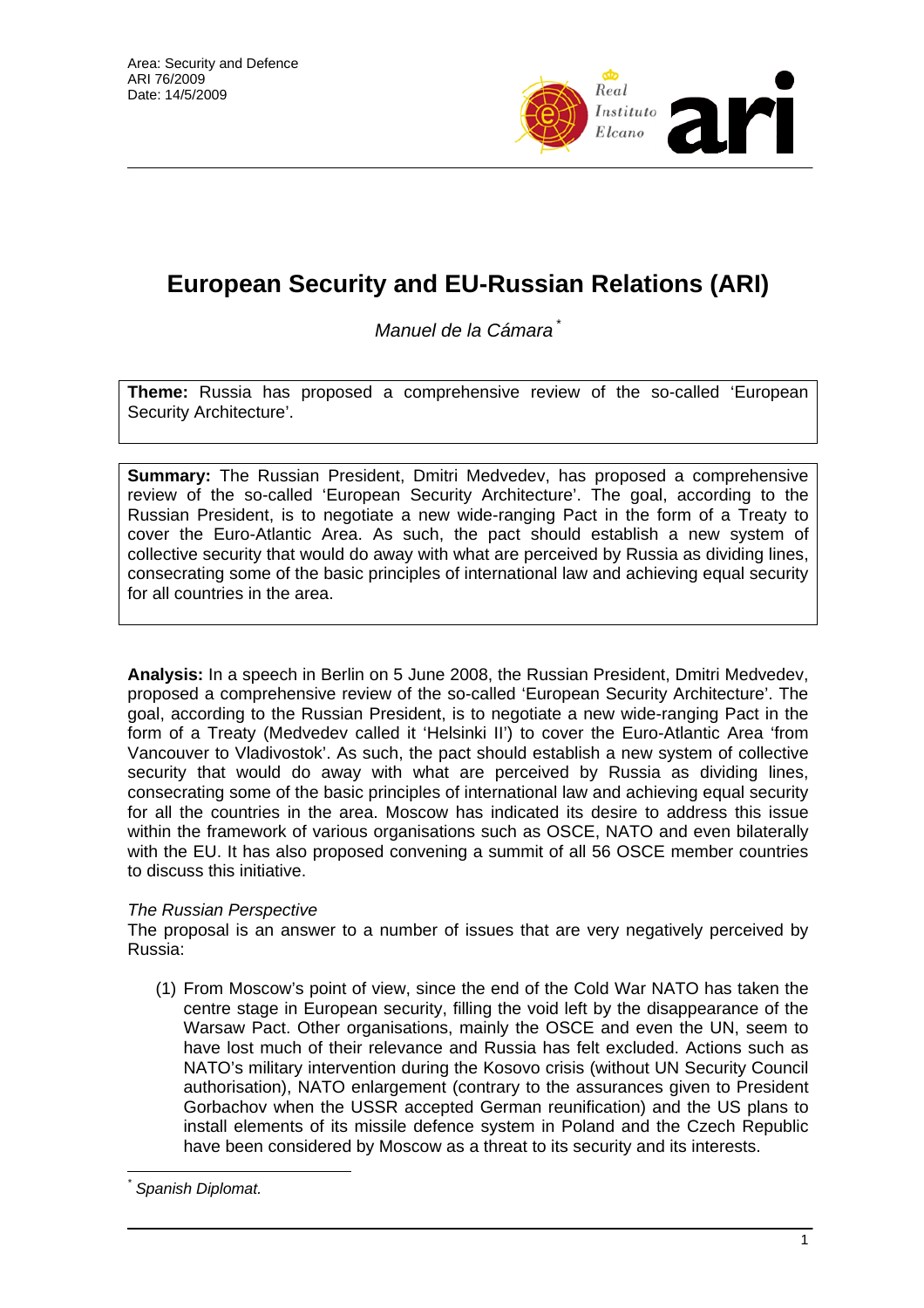

- (2) The Founding Act of May 1997 and the NATO-Russia Council of May 2002 have not served Moscow's objectives of obtaining equal status in the decision-making process and of transforming the Alliance into a politico-military organisation aimed exclusively at carrying out peace-keeping operations under UN and OSCE mandates (that is, renouncing article 5 on collective defence and any action not sanctioned by the appropriate international organisations).
- (3) Moscow denounces the West's double standards when it criticises Russia's 'disproportionate' military action against Georgia and Russian recognition of the independence of Abkhazia and South Ossetia, while condoning Western military intervention in Iraq or in the former Yugoslavia and recognising Kosovo's unilateral declaration of independence without the appropriate UN Security Council resolution.
- (4) The Allies' reluctance to ratify the Adapted CFE Treaty proves, in Moscow's eyes, the West's unwillingness to review and update the existing security structures in the Euro-Atlantic area.
- (5) The support by the US and some EU countries of the so-called 'Colour Revolutions' in the Ukraine, Georgia and other former Soviet Republics, NATO's Bucharest Summit Declaration regarding the membership of Georgia and the Ukraine and the setting up by the US of semi-permanent military facilities in Central Asia (in connection with the military operations in Afghanistan) are perceived by Moscow as attempts by the West to impinge on its 'backyard', on its 'natural sphere of influence' in the post-Soviet space.

Briefly, Moscow denounces a system that, in its opinion, has been unilaterally designed by the West since 1991. Now, a resurgent Russia wants to put an end to the 'Westerndominated' security architecture. In the words of Foreign Minister Sergey Lavrov, it is necessary to 'clean up' European security structures from their Cold War legacy and recognise that Russia has regained much of its strength, claiming a 'a seat at the table as a major power'.

On the Western side the response to the Russian proposals of concluding a new treaty on European security has been cautious. There is indeed a readiness to engage in discussion as to what elements of the security framework in the Euro Atlantic area could be improved in order to restore trust with Russia. This discussion was initiated during the OSCE Ministerial meeting in Helsinki last December. But both Americans and Europeans have made it quite clear that the existing structures, organisations and agreements, as established in the Helsinki process and the post-Cold War period, must be preserved. In that respect, there is a preference for a 'Helsinki +' over a 'Helsinki II'.

Russia's Western partners affirm that the Transatlantic link between Europe and the US will be maintained as an essential element of European security. They claim that NATO does not pose a threat to Russia and they explain that the EU and NATO enlargements are a response to the request by independent and democratic European states to join the community of values and the economic and security structures represented by these organisations. Briefly, these processes are aimed at extending stability in Central and Eastern Europe but are not intended to damage Russia's security interests.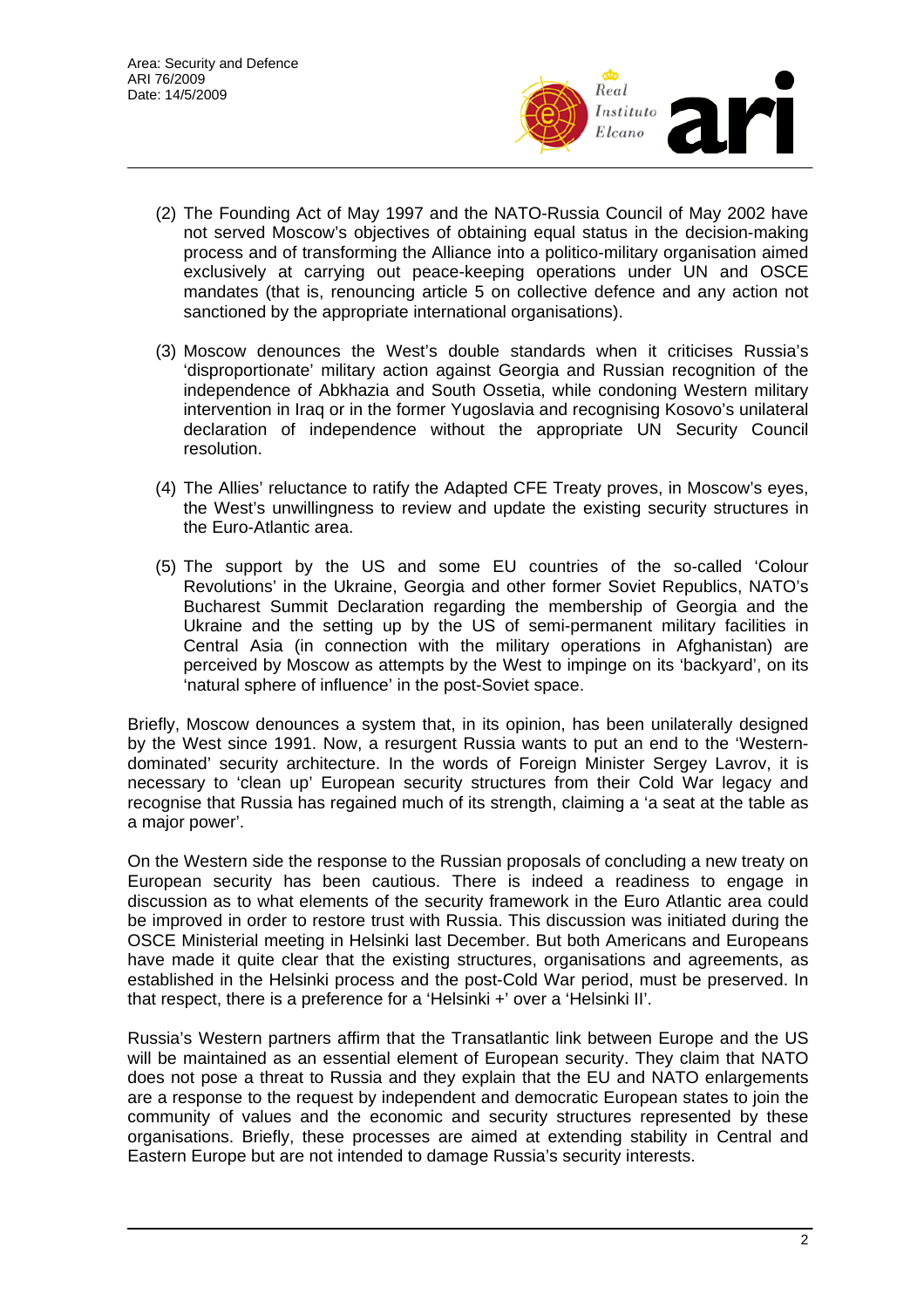

From a Western perspective, Russia is fully entitled to defend its interests in Europe and the post-Soviet space. However Russia has no 'right of veto' that can be interpreted as a new 'Monroe Doctrine' or as the recognition of exclusive spheres of influence. The former Soviet Republics are fully sovereign states entitled to have independent relations with all nations. High Representative Javier Solana expressed these ideas quite clearly in his Address to the Munich Security Conference last February: 'Some principles underpinning European security are non-negotiable: that we do it with the US, that countries are free to choose their alliance and that we reject notions such as spheres of privileged influence'.

## *A European Perspective*

From a European perspective, there is a recognition that some of the major decisions taken in the area of security and defence in the last few years (the Kosovo case, for instance) might have caused irritation and resentment among some of its partners. Europeans claim, however, that these decisions were not taken to damage Russia's security interests or to restore dividing lines on the continent. For the Europeans, security cannot be achieved without the full participation of Russia, as a major power and partner.

But, from the European point of view, the best way to achieve comprehensive and lasting peace and security on the continent is not to restore a 'Peace of Westphalia' system based on rivalries and arrangements among major powers. Peace is better achieved by promoting interdependence and integration between nations.

The European integration process was a direct consequence of the terrible destruction and suffering brought about by the two World Wars. As conceived by the 'founding fathers' (from Aristides Briand, Salvador de Madariaga and Altiero Spinelli to Robert Schuman and Jean Monnet), the process was designed to make war in the European continent unthinkable –especially between France and Germany– and to promote economic exchanges based on democracy and the rule of law. That is, the stabilisation of relations between states and the stabilisation of societies by encouraging economic and social development. This was achieved through a step-by step approach (the so-called 'Monnet method') to build a common economic area with the four freedoms (the free movement of goods in a system of real and fair competition, the free movement of workers and services, freedom of establishment and the free movement of capital), based on a system of rules<sup>[1](#page-2-0)</sup> accepted and respected by all. Within the Union, each country defends its national interests strongly but must always respect the common rules and accept the understanding that, in the end, on every issue there must be a compromise that requires concessions from all sides.

This process, although not perfect, has been tremendously successful and decisive in promoting lasting peace on the European continent. From the original six member states and the initial 'Common Market' there is now a Union of 27 countries with a population of almost 500 million. Even the UK, a former empire which for centuries had remained apart from Continental European arrangements, has also become a member. Many other states from different parts of Europe, such as Turkey and the Balkan countries, aspire to join the EU one day. In order to do so, they are all introducing reforms to strengthen their democracies and their economies and have renounced the use of force to resolve their bilateral disputes.

<span id="page-2-0"></span> $\overline{a}$ <sup>1</sup> The Treaties or primary law and the secondary law, which includes regulations, directives, decisions, etc.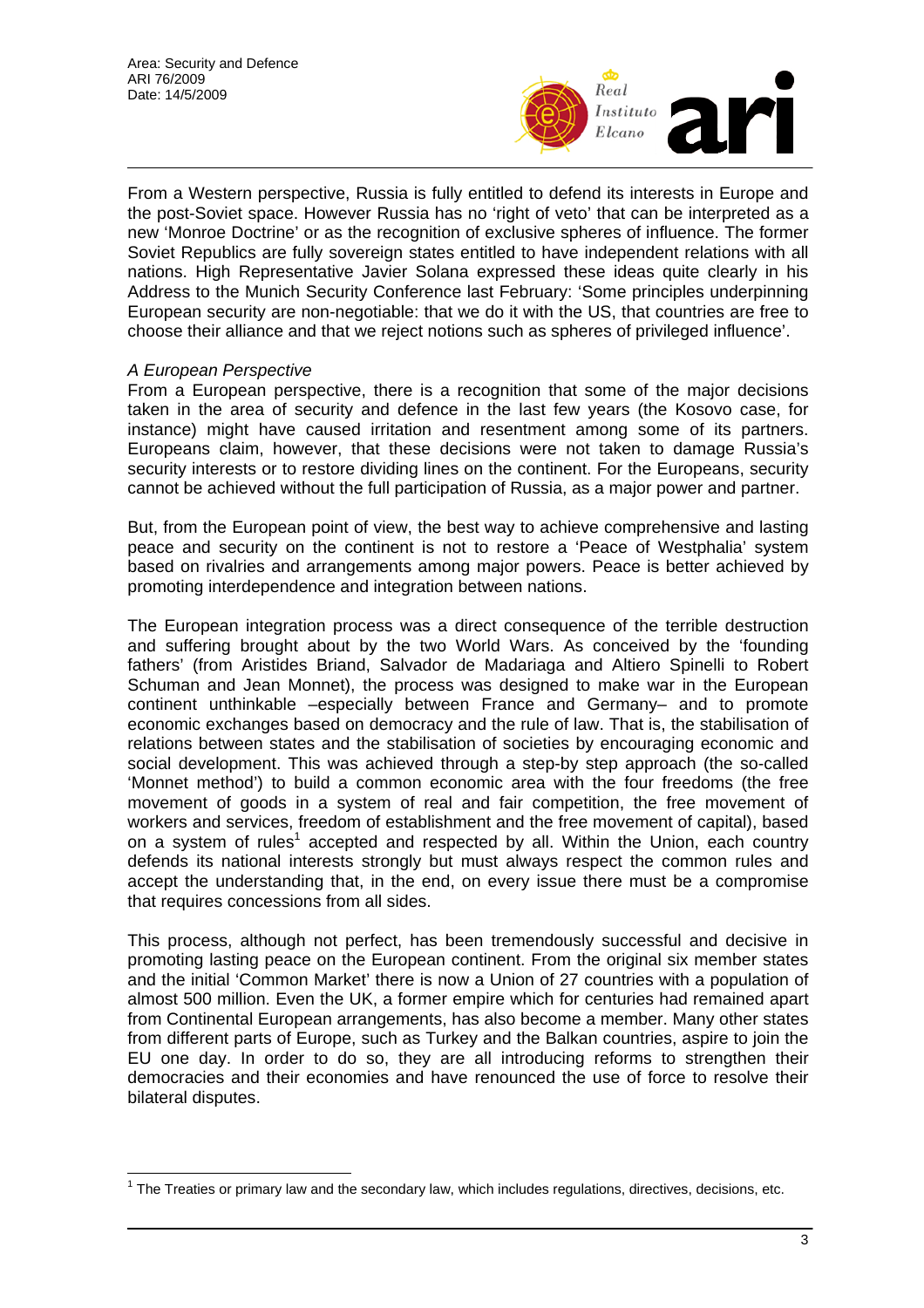$\overline{a}$ 



When membership is not possible the EU tries to extend its own model based on the rule of law, a social market economy and fundamental freedoms to areas and regions in its neighbourhood. This is the main purpose of initiatives such as the so-called 'Eastern Partnership', aimed at countries in Eastern Europe, and the 'Union for the Mediterranean', aimed at the EU's southern neighbours.

But what about Russia? European history –from the 9th to the 21st centuries– cannot be understood without Russia. Europe has taken much from Russia and given much to it. But Russia is not very sure about its identity and many Russian citizens do not consider themselves Europeans in the political and cultural sense. Perhaps one of the greatest challenges of the 21st Century, as Stefan Schepers has written,<sup>2</sup> is to build upon the EU's experience in promoting peace and prosperity in Europe to achieve similar results with Russia. This goal must be sought taking into account that Russia is not going to join the EU in the foreseeable future. A real European security system should be such that it would make war between Russia and any other European country as unthinkable as it is now between Germany and France.

The importance of their relations should push Russia and the EU towards mutual understanding and cooperation, even more so after the latest EU enlargement in Central and Eastern Europe. Russia is the EU's biggest neighbour (bordering with five member states), its third-largest trade partner after the US and China (overall trade in 2008 reached €278.3 billion, and 74% of EU exports were manufactured goods). In the past few years 70% of FDI in Russia was from the EU and most Russian investments abroad go to Europe. Russian citizens travel to Europe and many have properties there. Russia is the largest supplier of energy to Europe (supplying 33% of Europe' oil, 42% of its gas and 25% of its coal in 2007) and is a crucial alternative to the unstable Near East. The dependence is mutual, as most of Russia's oil exports go to the European market and it sells most of its gas through pipelines leading to Europe.

The EU and Russia's positions as regards global challenges such as the proliferation of WMD, terrorism, organised transnational crime (including high-seas piracy), climate change, natural disasters and disease are similar and cooperation in these areas is already substantial. They also have similar positions as regards some of the main issues on the international agenda such as the Middle East and the stabilisation of Afghanistan.

But moving towards deeper understanding is not easy. There are profound differences between member states on the EU's relationship with Russia. After the latest enlargements, some of the new member states that were part of Russia's sphere of influence during Soviet times distrust Moscow's new 'assertiveness'. Russia's military intervention in Georgia in 2008 heightened the perception of vulnerability of some of the new member states. Russia's reliability as a gas supplier was jeopardised by the cuts that took place in January 2006 and again in January 2009 in the context of Russia's gas disputes with Ukraine. There is concern in Europe about the growing presence of the State in Russia's political and economic activity, its return to an autocratic system of government and to power politics in its foreign policy. All of this seems to push Russia and the EU further apart instead of bringing them closer together.

<span id="page-3-0"></span> $^{2}$  See "The Logic of European History. Rapprochement between Russia and the European Union". In Russia in Global Affairs. January-March 2009. Pages 104-117.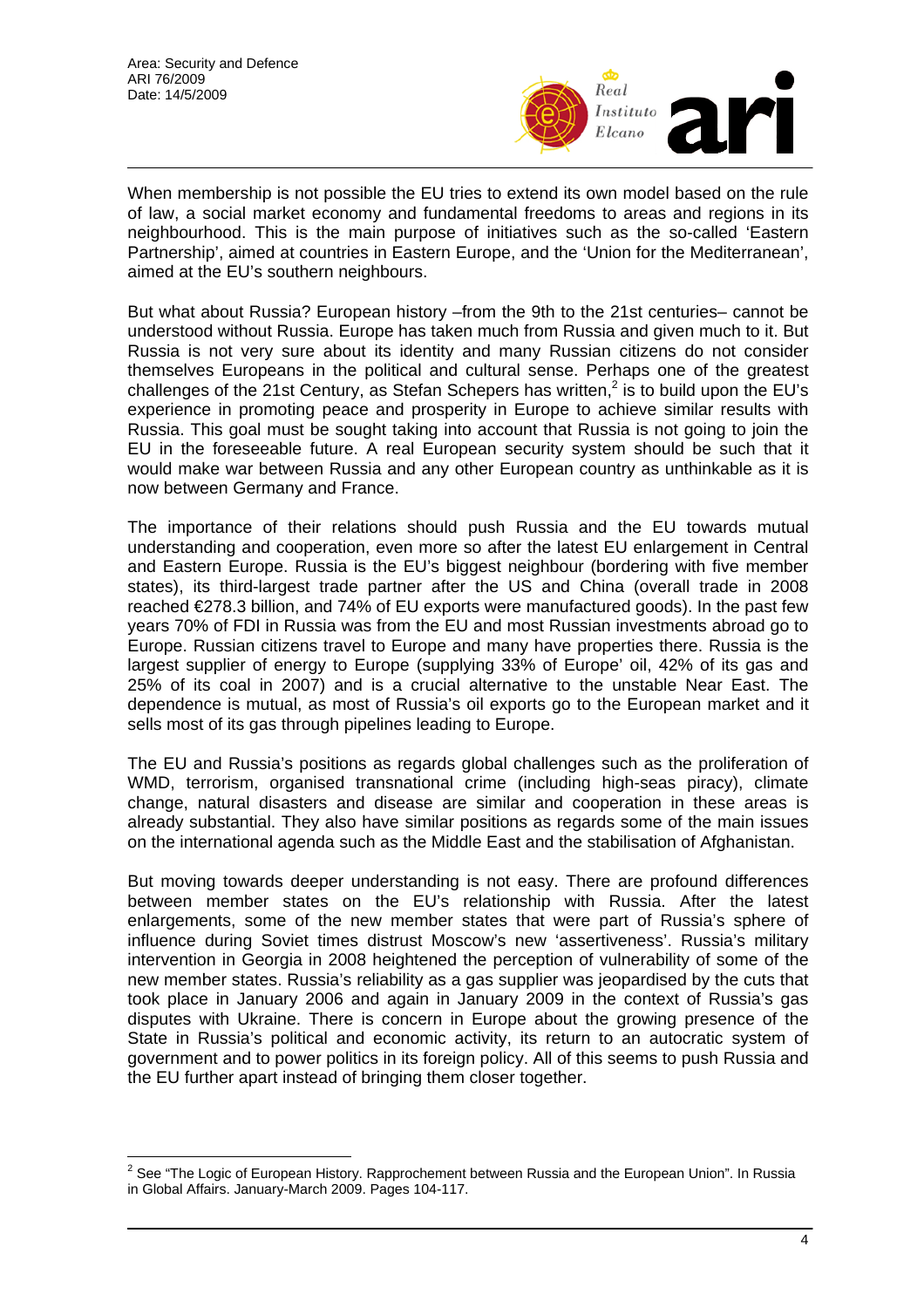

There is no common view on Russia among the EU's member states. Russia and some EU countries (especially the larger ones) prefer to address some of the main issues on a bilateral basis, in particular in the energy area. This has prevented the development of a truly comprehensive relationship between Russia and Europe. Some member states prefer to deal directly with Moscow on economic and energy matters and leave the most difficult issues –such as democracy and human rights, trade barriers and reciprocal access to investments in some sensitive sectors– to the EU. Some projects –eg, 'North Stream' and 'South Stream'– have been conceived without taking into account the interests of all EU members. This is a paradox because some of the most belligerent member states vis-à-vis Russia are the most dependant on its gas and oil supplies.

In the energy area, the EU is especially interested in guaranteeing uninterrupted and sufficient Russian supplies as well as access to investments in upstream and transit infrastructures in Russia. But the preference of some member states in dealing with Russia on a bilateral basis undermines a common response to energy security and the Commission's efforts to diversify both the sources and the transport routes (such as the Nabucco project). On the other hand, Russia is interested in gaining access to gas storage and distribution in Europe, removing restrictions on investment in certain sectors (eg, aerospace) and eliminating barriers to electricity and fissile material exchanges. As long as it fails to gain concrete results on these issues Moscow will not respond to the EU's call to abide by the principles of The Energy Charter and its Transit Protocol.

Perhaps because of these factors the EU has so far been relatively unsuccessful in coopting and attracting Russia to the process of European integration. The reality is, however, that Europe needs Russia, while the EU is the partner that Russia needs to develop an economic base which is not almost wholly dependent on the sale of crude oil, gas and certain other mineral and metal products.

President Medvedev seemed to share this objective when he said in July 2008 that: 'We attach much importance to the conclusion of a great strategic agreement between Russia and the EU which constitutes the base for the construction of a "Greater Europe" without dividing lines'. The President added that the new agreement should be based on intense economic cooperation, with agreed rules and regulations, including the energy and hightechnology sectors.

In accordance with this approach, the EU's negotiating mandate -approved on 25 May 2008– included an ambitious objective: to negotiate a comprehensive agreement that encompassed all areas of EU-Russia cooperation. In the economic sphere, the aim was gradual integration with the establishment of an enhanced free-trade agreement which would include substantially all economic exchanges. A prior requirement was Russia's accession to the WTO.

The negotiations on a new 'Strategic Agreement' were resumed after a temporary interruption following the Georgian crisis in December 2008. Four rounds of negotiations have already been completed and the fifth will begin soon. However, it is not clear either when the negotiations will be completed or what the final result will be. There is no certainty as to when Russia will become a member of the WTO and, therefore, the establishment of an 'enhanced Free-Trade Agreement' might have to wait. Due to the economic crisis the Russian government has recently taken a number of measures to protect certain sensitive sectors. The EU considers these measures contrary to Russia's commitments under the current Partnership and Cooperation Agreement (PCA) and the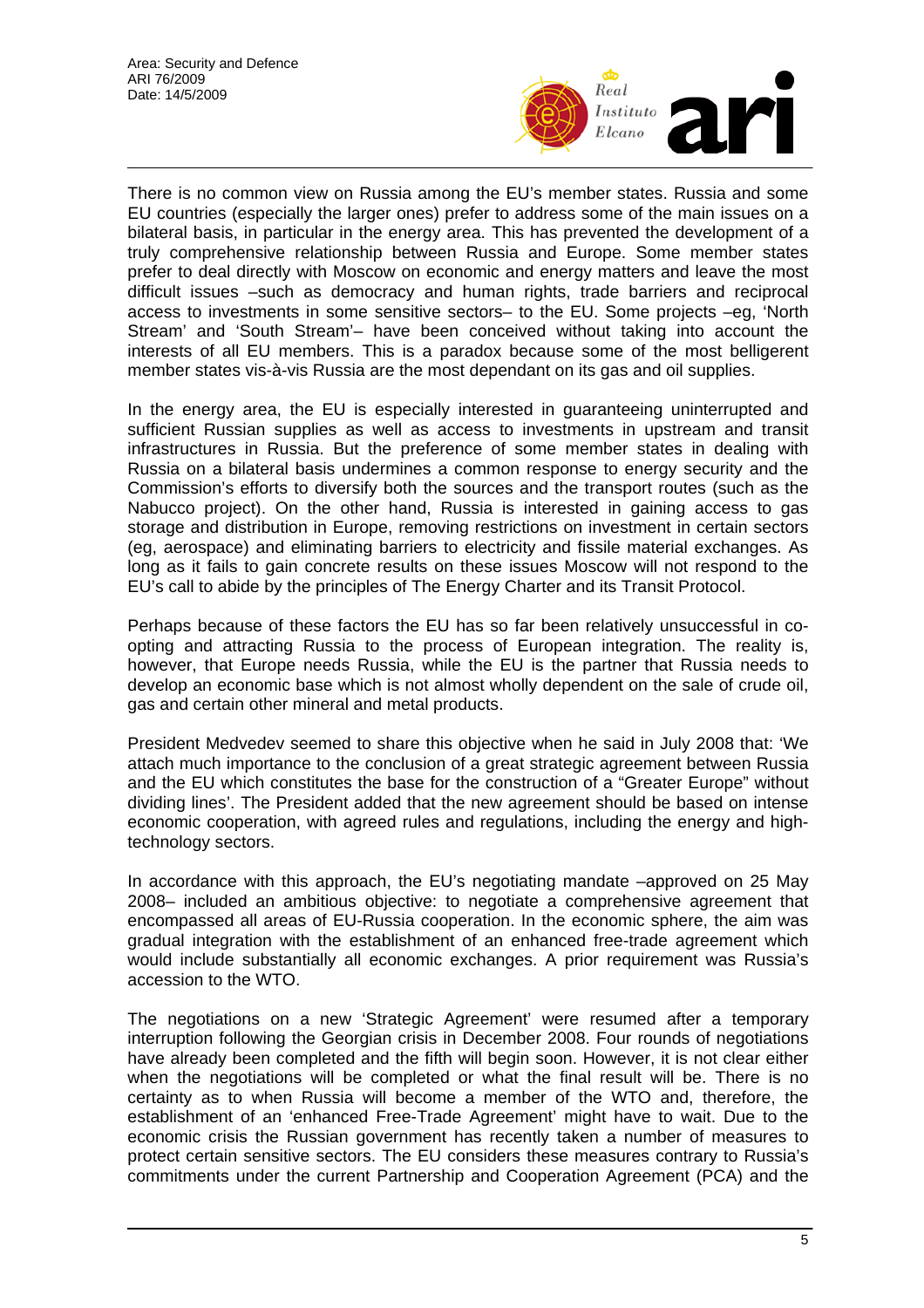

obligations undertaken for its entry into the WTO. On the key energy front, relations are strained due to the temporary interruptions of Russia's gas supply to its European clients last January. The tough Russian reaction to the recent Brussels Declaration on the Modernisation of the Gas Transit System of Ukraine shows how sensitive this area is.

The issue of external security offers good possibilities for enhancing EU-Russian cooperation, despite the fact that the ESDP is not yet fully developed. This may take some time but the EU has already developed a valuable expertise in carrying out the socalled 'Petersberg Tasks', with over 20 military, police, civil or mixed missions in various crisis scenarios. A good example is the EUMM in Georgia, which has been instrumental in facilitating the implementation of the Sarkozy-Medvedev agreements after the crisis last summer. The agreements were a good example of how Russia and the EU can work together to defuse a dangerous international crisis on the continent. Joint efforts should be made to find solutions to smouldering conflicts in the South Caucasus (Nagorno-Karabakh) and Moldova (Transdnistria), for which Russian participation is crucial. There are other examples of good cooperation, such as Russia's participation in the EUFOR peace operation in Chad and the Central African Republic and coordination between the EU's Atalanta operation and Russian naval units to combat piracy off Somalia. These are good 'building blocks' for a stronger partnership.

If cooperation between Russia and the EU in this area is developed further, the new agreement could include some new instruments and mechanisms, such as an EU-Russia Council similar to the NATO-Russia Council. An important step would also be to establish cooperation between the EU and relevant organisations such as the Collective Security Treaty Organization (CSTO) and the Shanghai Cooperation Organisation (SCO) on issues such as the fight against drug trafficking and organised crime.

The EU should explain to Russia that the 'Eastern Partnership Initiative', which is a process in the making, should not undermine Russia's efforts to achieve a greater degree of economic integration within the CIS, much the same as the 1997 EU-Mexico Agreement did not undermine NAFTA. In this respect, a dialogue should be established between the EU and the Eurasian Economic Community as the main organisation promoting an economic integration process within the post-Soviet space.

When analysing EU-Russia relations and their relevance to European security, the fundamental importance of values should not be ignored. The report on the Implementation of the European Security Strategy presented by High Representative Solana to the EU Council on 11 December 2008 stated that: 'Our partnership (with Russia) should be based on respect for common values, notably human rights, democracy, and the rule of law, and market economic principles as well as common interests and objectives'. Similar language is used in the negotiating Mandate for a new agreement, as was the case in the 1997 PCA.

But the Russian side has rejected the idea that the new agreement must be based on common values and insists that the EU and Russia should rather concentrate on identifying 'common interests'. From the European perspective it is clear that a process whose aim is deepening the economic and political convergence with Russia cannot succeed if there are no shared values and basic agreements on a number of 'fundamentals', including the rule of law and the respect of norms and basic freedoms. On this matter, the valuable initiatives and clear commitment shown by President Medvedev